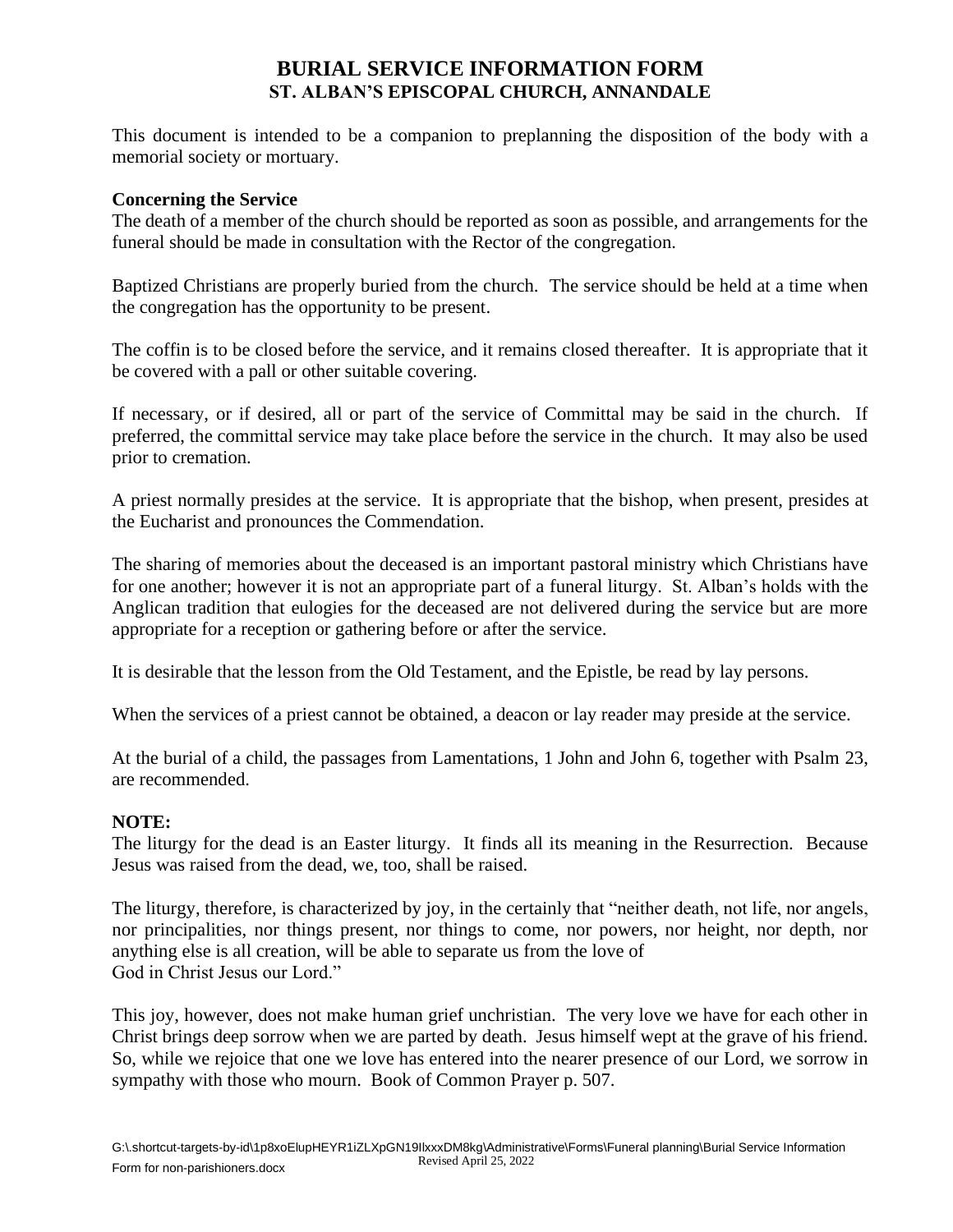# **FUNERAL PLANNING SHEET**

| <b>Full Name</b><br><u> 1989 - Johann Barbara, margaret eta biztanleria (h. 1989).</u>                                                                                              |                                                                                                                                                                                                                                |  |  |  |  |  |
|-------------------------------------------------------------------------------------------------------------------------------------------------------------------------------------|--------------------------------------------------------------------------------------------------------------------------------------------------------------------------------------------------------------------------------|--|--|--|--|--|
| Goes by                                                                                                                                                                             | <u> 1989 - Johann Stoff, amerikansk politiker (d. 1989)</u>                                                                                                                                                                    |  |  |  |  |  |
| Date of<br><b>Birth</b><br>Date of                                                                                                                                                  |                                                                                                                                                                                                                                |  |  |  |  |  |
| burial<br>service                                                                                                                                                                   | Time of burial service                                                                                                                                                                                                         |  |  |  |  |  |
| <b>Disposition of the Body</b>                                                                                                                                                      |                                                                                                                                                                                                                                |  |  |  |  |  |
| Full body burial<br>⊔<br>Cremation before service<br>ப                                                                                                                              | Cremation after service<br>ப<br>Body willed to medical science<br>❏                                                                                                                                                            |  |  |  |  |  |
| <b>Place of Disposition</b>                                                                                                                                                         |                                                                                                                                                                                                                                |  |  |  |  |  |
| St. Alban's Memorial Grove<br>ப<br>⊔<br>ப<br>Other:<br>If St. Alban's Memorial Grove,<br>will burial be part of the service, or private (family only)? $\Box$ public $\Box$ private | Cemetery elsewhere: with the contract of the contract of the contract of the contract of the contract of the contract of the contract of the contract of the contract of the contract of the contract of the contract of the c |  |  |  |  |  |
| <b>Place of Service</b>                                                                                                                                                             |                                                                                                                                                                                                                                |  |  |  |  |  |
| St. Alban's<br>ப<br>Graveside: Where?<br>ப<br><u> 1989 - Johann John Stein, fransk politik (f. 1989)</u><br>□<br>◻                                                                  |                                                                                                                                                                                                                                |  |  |  |  |  |
| Will the remains be present at the service? $\Box$ yes $\Box$ no<br>If no, will there be a photo of the deceased at the service? $\Box$ yes $\Box$ no                               |                                                                                                                                                                                                                                |  |  |  |  |  |
| <b>Type of Service</b>                                                                                                                                                              |                                                                                                                                                                                                                                |  |  |  |  |  |
| <b>Burial Service with Communion</b><br>ப<br>Rite I (BCP p. $469$ )<br>⊔<br>$\Box$<br>Eucharistic Prayer: $\Box I$                                                                  | Rite II (BCP p. 491)<br>⊔<br>$\Box B$<br>Eucharistic Prayer: $\Box A$<br>$\Box C$<br>LD                                                                                                                                        |  |  |  |  |  |
| Burial Office only:<br>⊔<br>Rite I (BCP p. $469$ )                                                                                                                                  | Rite II (BCP p. 491)                                                                                                                                                                                                           |  |  |  |  |  |
| <b>Ushers</b><br>(to hand out programs and open doors)                                                                                                                              | Gift bearers<br>(bring bread and wine to the altar)                                                                                                                                                                            |  |  |  |  |  |
| Approximate number of guests: ________<br>Form for non-parishioners.docx                                                                                                            | Approximate number of family members:<br>G:\.shortcut-targets-by-id\1p8xoElupHEYR1iZLXpGN19llxxxDM8kg\Administrative\Forms\Funeral planning\Burial Service Information<br>Revised April 25, 2022                               |  |  |  |  |  |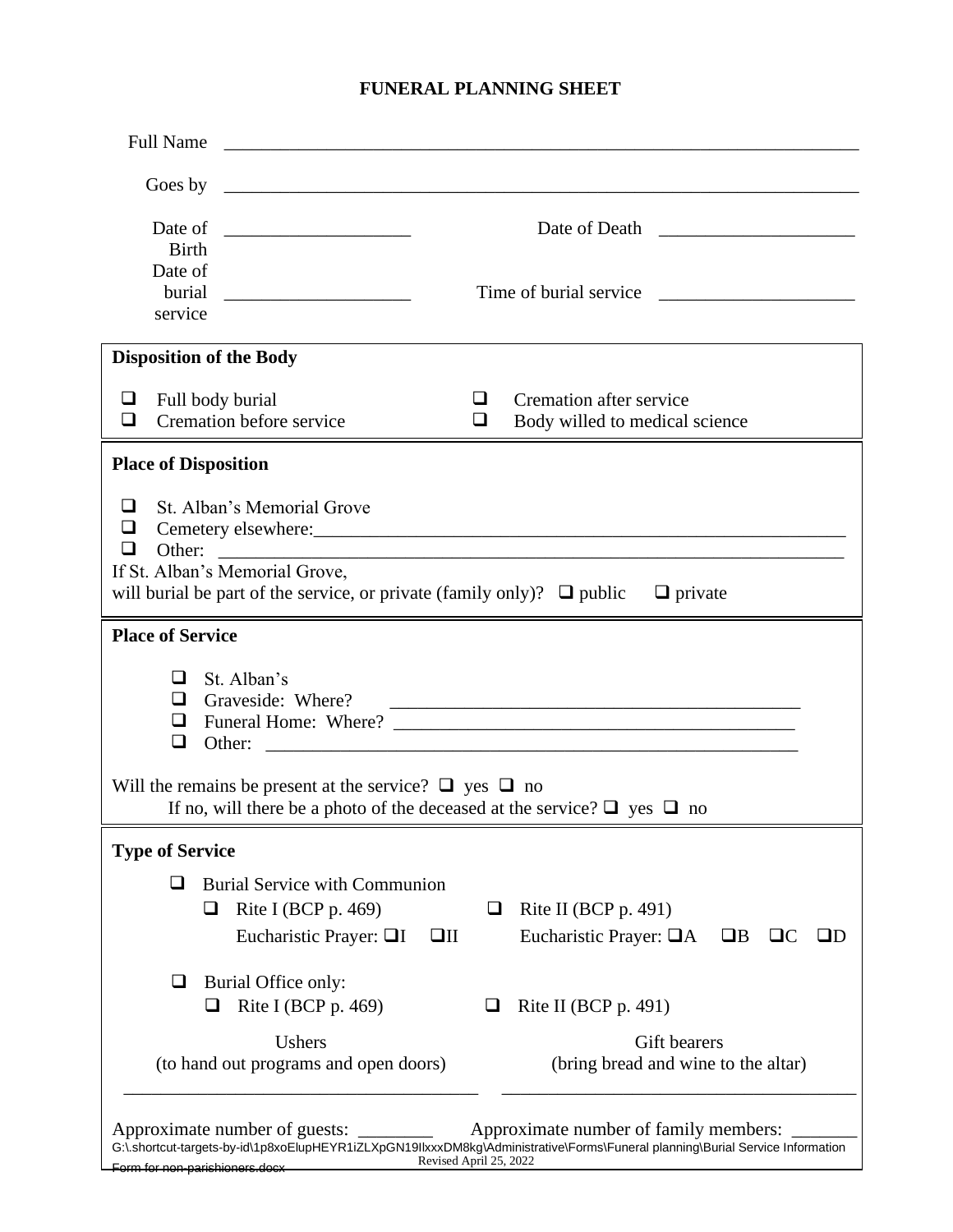#### **MUSIC**

*(See Appendix of suggested hymns for funeral and memorial services at St. Alban's)*

Prelude request: **\_\_\_\_\_\_\_\_\_\_\_\_\_\_\_\_\_\_\_\_\_\_\_\_\_\_\_\_\_\_\_\_\_\_\_\_\_\_\_\_\_\_\_\_**

**The processional may either be a spoken anthem or a processional hymn. There is one anthem for Rite I and two anthems for Rite II. For the Processional, select either an anthem or a hymn.** Anthems: (BCP page 469 (Rite I), or BCP pages 491 & 492 (Rite II))

|                        | Number | Title |
|------------------------|--------|-------|
| Processional Hymn      |        |       |
| or<br>Spoken anthem    |        |       |
| Gospel Hymn            |        |       |
| <b>Communion Hymns</b> |        |       |
|                        |        |       |
|                        |        |       |
| Recessional Hymn       |        |       |
| Sanctus                |        |       |

Postlude request: **\_\_\_\_\_\_\_\_\_\_\_\_\_\_\_\_\_\_\_\_\_\_\_\_\_\_\_\_\_\_\_\_\_\_\_\_\_\_\_\_\_\_\_\_**

### *Choir participation:*

*If Choir is available*, would you like them to sing at the funeral?  $\Box$  yes  $\Box$  no

We suggest an offering to the Music Fund if the Choir is present at the Service.

**Notes:**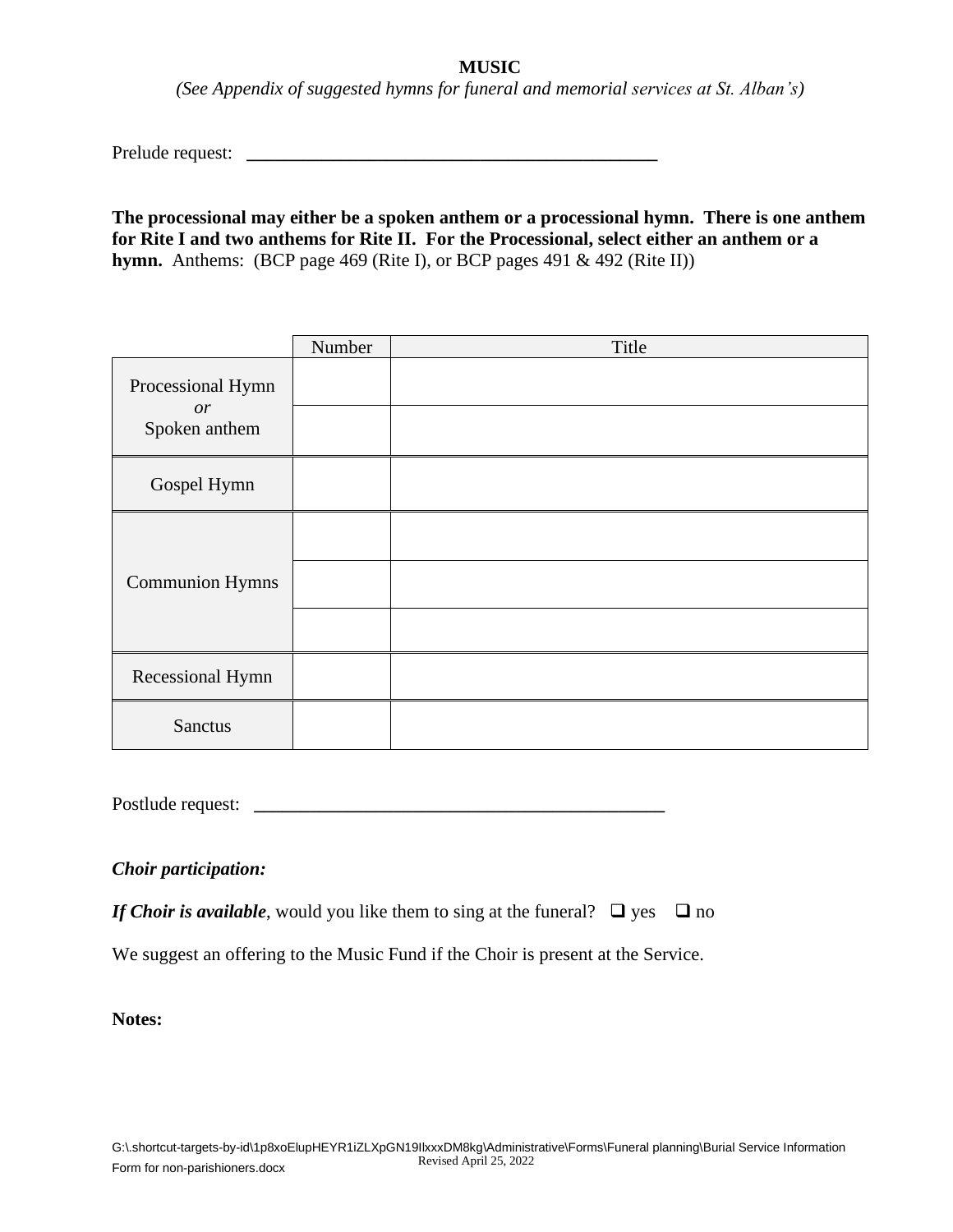#### **READINGS**

(*See appendix for readings*)

# **Old Testament:**

Lector:

- $\Box$  Isaiah 25: 6-9 (He will swallow up death in victory.)
- ❑ Isaiah 61:1-3 (To comfort those who mourn.)
- $\Box$  Lamentations 3:22-26, 31-33 (The Lord is good to those who wait for him.)
- ❑ Wisdom 3:1-5, 9 (The souls of the righteous are in the hands of God.)
- $\Box$  Job 19:21-27a (I know that my Redeemer lives.)
- ❑ Other: \_\_\_\_\_\_\_\_\_\_\_\_\_\_\_\_\_\_\_\_\_\_\_\_\_\_\_\_\_\_\_\_\_\_\_\_\_\_\_\_\_\_\_\_\_\_

#### **Canticle or Psalm:**

 $Leader$ :  $\Box$  Psalm 42:1-7  $\Box$  Psalm 130  $\Box$  Psalm 46  $\Box$  Psalm 139:1-11  $\Box$  Psalm 90:1-12  $\Box$  Psalm 116  $\Box$  Psalm 121  $\Box$  Canticle, number  $\Box$  $\Box$  Psalm 23  $\Box$  Hymn, number and tune  $\Box$ ❑ Psalm 23 *K.V.J.* ❑ Psalm 27 ❑ Psalm 106:1-5 **New Testament:** Lector: \_\_\_\_\_\_\_\_\_\_\_\_\_\_\_\_\_\_\_\_\_\_\_\_\_\_\_\_\_\_\_\_\_\_\_\_\_\_\_\_\_\_\_\_\_\_\_\_\_\_\_\_\_\_\_  $\Box$  Romans 8: 14-19, 34-35, 37-39 (The glory that shall be revealed.)  $\Box$  1 Corinthians 15:20-26, 35-38, 53-58 (The imperishable body.) ❑ 2. Corinthians 4:16-5:9 (Things that are unseen are eternal.)  $\Box$  1 John 3:1-2 (We shall be like him.) ❑ Revelation 7:9-17 (God shall wipe away every tear.)

# $\Box$  Revelation 21:2-7 (Behold, I make all things new.)

#### **The Gospel:**

(At a celebration of the Eucharist the Gospel is read by a deacon, priest or bishop).

- $\Box$  John 5:24-27 (He who believes has everlasting life.)
- ❑ John 6:37-40 (All that the Father gives me shall come to me.)
- $\Box$  John 10:11-16 (I am the good shepherd.)
- $\Box$  John 11:21-27 (I am the resurrection and the life.)
- ❑ John 14:1-6 (In my Father's house are many rooms.)

#### **Prayers of the People:**

Intercessor: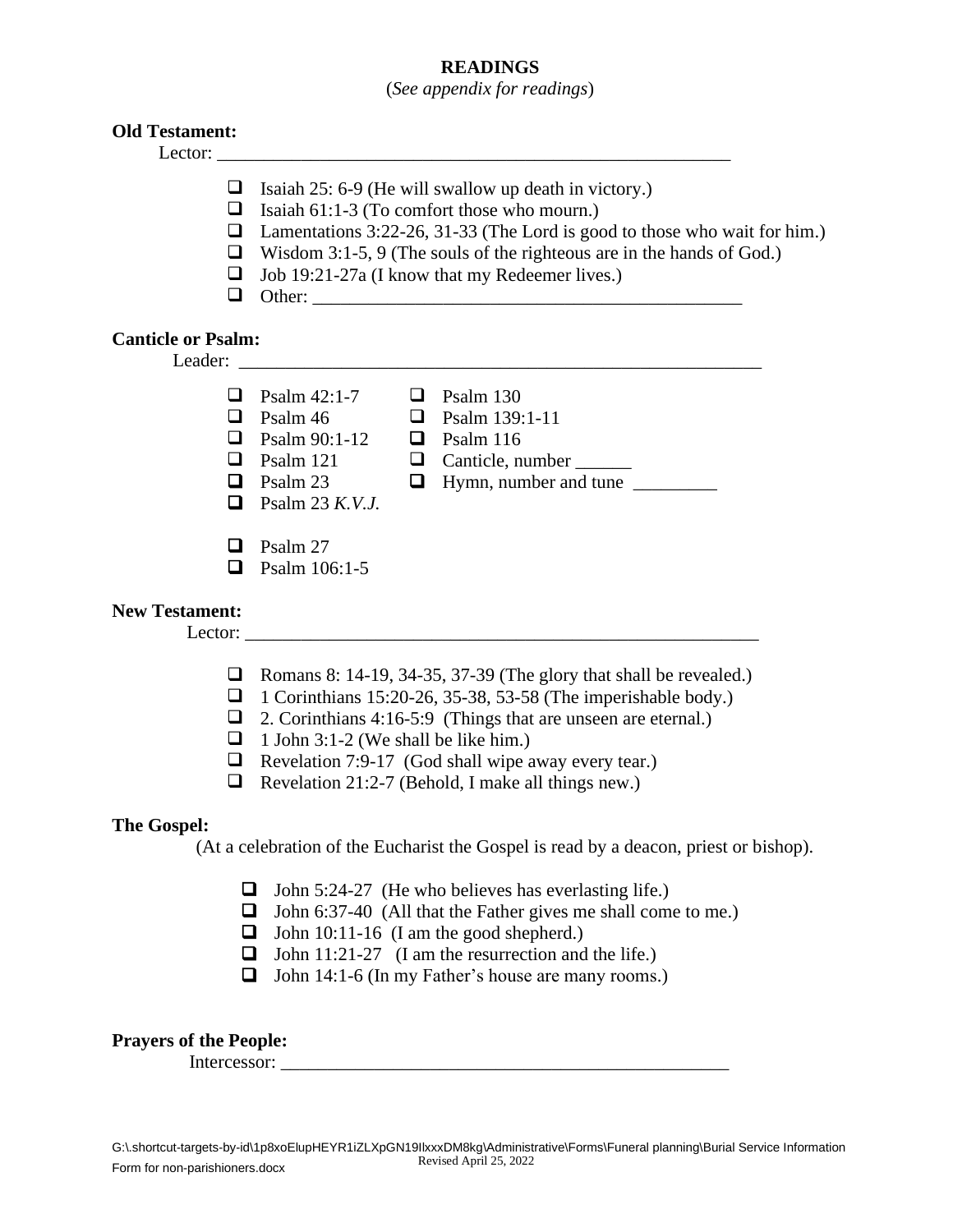### **Memorial Gifts/donations (in lieu of flowers):**

| St. Alban's Episcopal Church Memorial Fund (always included) |  |
|--------------------------------------------------------------|--|
|--------------------------------------------------------------|--|

- ❑ St. Alban's Episcopal Church Memorial Grove Fund
- ❑ Other *(Guests will be asked to send donations directly to the organization)*

\_\_\_\_\_\_\_\_\_\_\_\_\_\_\_\_\_\_\_\_\_\_\_\_\_\_\_\_\_\_\_\_\_\_\_\_\_\_\_\_\_\_\_\_\_\_\_\_\_\_\_\_\_\_\_\_\_

\_\_\_\_\_\_\_\_\_\_\_\_\_\_\_\_\_\_\_\_\_\_\_\_\_\_\_\_\_\_\_\_\_\_\_\_\_\_\_\_\_\_\_\_\_\_\_\_\_\_\_\_\_\_\_\_\_

\_\_\_\_\_\_\_\_\_\_\_\_\_\_\_\_\_\_\_\_\_\_\_\_\_\_\_\_\_\_\_\_\_\_\_\_\_\_\_\_\_\_\_\_\_\_\_\_\_\_\_\_\_\_\_\_\_

\_\_\_\_\_\_\_\_\_\_\_\_\_\_\_\_\_\_\_\_\_\_\_\_\_\_\_\_\_\_\_\_\_\_\_\_\_\_\_\_\_\_\_\_\_\_\_\_\_\_\_\_\_\_\_\_\_

| <b>Fee Schedule:</b> |                                                                                                                                                                                                                                                                                                                                                                                                                                                                                                                |
|----------------------|----------------------------------------------------------------------------------------------------------------------------------------------------------------------------------------------------------------------------------------------------------------------------------------------------------------------------------------------------------------------------------------------------------------------------------------------------------------------------------------------------------------|
| Clergy:              | A fee of \$300 is made by check payable <i>to the Priest</i> .                                                                                                                                                                                                                                                                                                                                                                                                                                                 |
|                      | Organist: A fee of \$250 is made by check payable to the organist. Please make all arrangements<br>for music directly with the organist.                                                                                                                                                                                                                                                                                                                                                                       |
|                      | <b>Flowers:</b> The church does not provide flowers for a funeral service, however, the family is welcome<br>to order flowers if desired. For Saturday funerals the family can use the regular, Sunday<br>altar flowers (delivered on Friday) or may order their own flowers. If the Sunday flowers<br>are used they will remain on the altar. If you would like flowers for the service we ask<br>that you contact our florist (below) to make arrangements. No other flowers are<br>permitted in the church. |
|                      | Due to space constraints, one flower display is permitted in the narthex.                                                                                                                                                                                                                                                                                                                                                                                                                                      |
|                      | Annandale Florist is our regular, Sunday florist, and is familiar with our altar setup.                                                                                                                                                                                                                                                                                                                                                                                                                        |
| $(703)$ 256-2666     | 7025 Columbia Pike<br>Annandale, VA 22003                                                                                                                                                                                                                                                                                                                                                                                                                                                                      |

*Signature Date*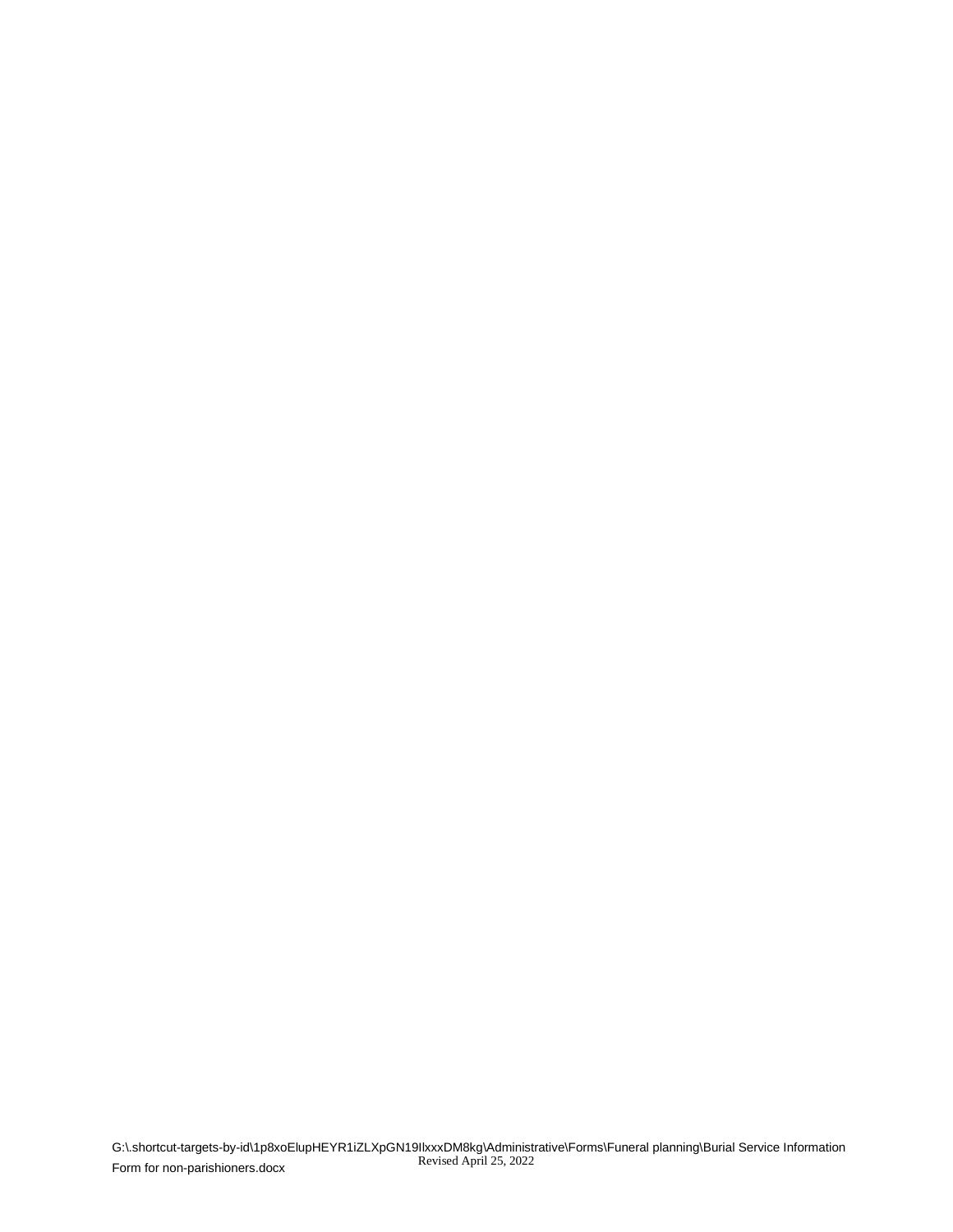### **Appendix of hymns for funeral and memorial services at St. Alban's**

The following hymns from *The Hymnal 1982* are especially appropriate for funeral and memorial services.

The columns to the right indicate the portions of the service for which a hymn is particularly appropriate.

| $\#$ | First line                                          | Tune                      | $\Omega$ | G | $*P$ | $*HE$ |  |
|------|-----------------------------------------------------|---------------------------|----------|---|------|-------|--|
| 208  | Alleluia! The strife is o'er, the battle done       | Victory                   |          |   |      |       |  |
| 287  | For all the saints, who from their labors rest      | <b>Sine Nomine</b>        |          |   |      |       |  |
| 336  | Come with us, O blessed Jesus                       | Werde munter              |          |   |      |       |  |
| 339  | Deck thyself, my soul, with gladness                | Schmücke dich             |          |   |      |       |  |
| 358  | Christ the Victorious, give to your servants        | Russia                    |          |   |      |       |  |
| 376  | Joyful, joyful, we adore thee                       | Hymn to Joy               |          |   |      |       |  |
| 429  | I'll praise my maker while I've breath              | Old 113th                 |          |   |      |       |  |
| 487  | Come, my Way, my Truth, my Life                     | The Call                  |          |   |      |       |  |
| 517  | How lovely is thy dwelling-place                    | <b>Brother James' Air</b> |          |   |      |       |  |
| 620  | Jerusalem, my happy home                            | Land of Rest              |          |   |      |       |  |
| 621  | Light's abode, celestial Salem                      | Rhuddlan                  |          |   |      |       |  |
| 623  | O what their joy and their glory must be            | O quanta qualia           |          |   |      |       |  |
| 624  | Jerusalem the golden, with milk and honey blest     | Ewing                     |          |   |      |       |  |
| 625  | Ye holy angels bright, who wait at God's right hand | Darwall's 148th           |          |   |      |       |  |
| 636  | How firm a foundation, ye saints of the Lord        | Foundation                |          |   |      |       |  |
| 637  | How firm a foundation, ye saints of the Lord        | Lyons                     |          |   |      |       |  |
| 645  | The King of love my shepherd is                     | St. Columba               |          |   |      |       |  |
| 646  | The King of love my shepherd is                     | Dominus regit me          |          |   |      |       |  |
| 657  | Love divine, all loves excelling                    | Hyfrydol                  |          |   |      |       |  |
| 658  | As longs the deer for cooling streams               | Martyrdom                 |          |   |      |       |  |
| 662  | Abide with me, fast falls the eventide              | Eventide                  |          |   |      |       |  |
| 664  | My Shepherd will supply my need                     | Resignation               |          |   |      |       |  |
| 665  | All my hope on God is founded                       | Michael                   |          |   |      |       |  |
| 680  | O God, our help in ages past                        | St. Anne                  |          |   |      |       |  |
| 684  | O for a closer walk with God                        | Caithness                 |          |   |      |       |  |
| 685  | Rock of ages, cleft for me                          | Toplady                   |          |   |      |       |  |
| 690  | Guide me, O thou great Jehovah                      | Cwm Rhondda               |          |   |      |       |  |
| 691  | My faith looks up to thee                           | Olivet                    |          |   |      |       |  |
| 706  | In your mercy, Lord, you called me                  | <b>Halton Holgate</b>     |          |   |      |       |  |
| 707  | Take my life, and let it be                         | Hollingside               |          |   |      |       |  |

These are only recommendations – there may be hymns that are particularly meaningful to you that you would like to include, and we are happy to include them. If you would like a hymn from another hymnal, we can certainly typeset it in music notation and include it in the worship leaflet, so long as we can abide by copyright restrictions.

Many of the hymns in our hymnal, particularly those traditionally sung on specific feast days like Easter, have verses with small asterisks next to them. These verses can usually be omitted without changing the sense of the words of the hymn. It's often a good idea to omit them, since they sometimes refer to specific days of the liturgical year.

G:\.shortcut-targets-by-id\1p8xoElupHEYR1iZLXpGN19IlxxxDM8kg\Administrative\Forms\Funeral planning\Burial Service Information<br>Form for non-nariphioners docx Form for non-parishioners.docx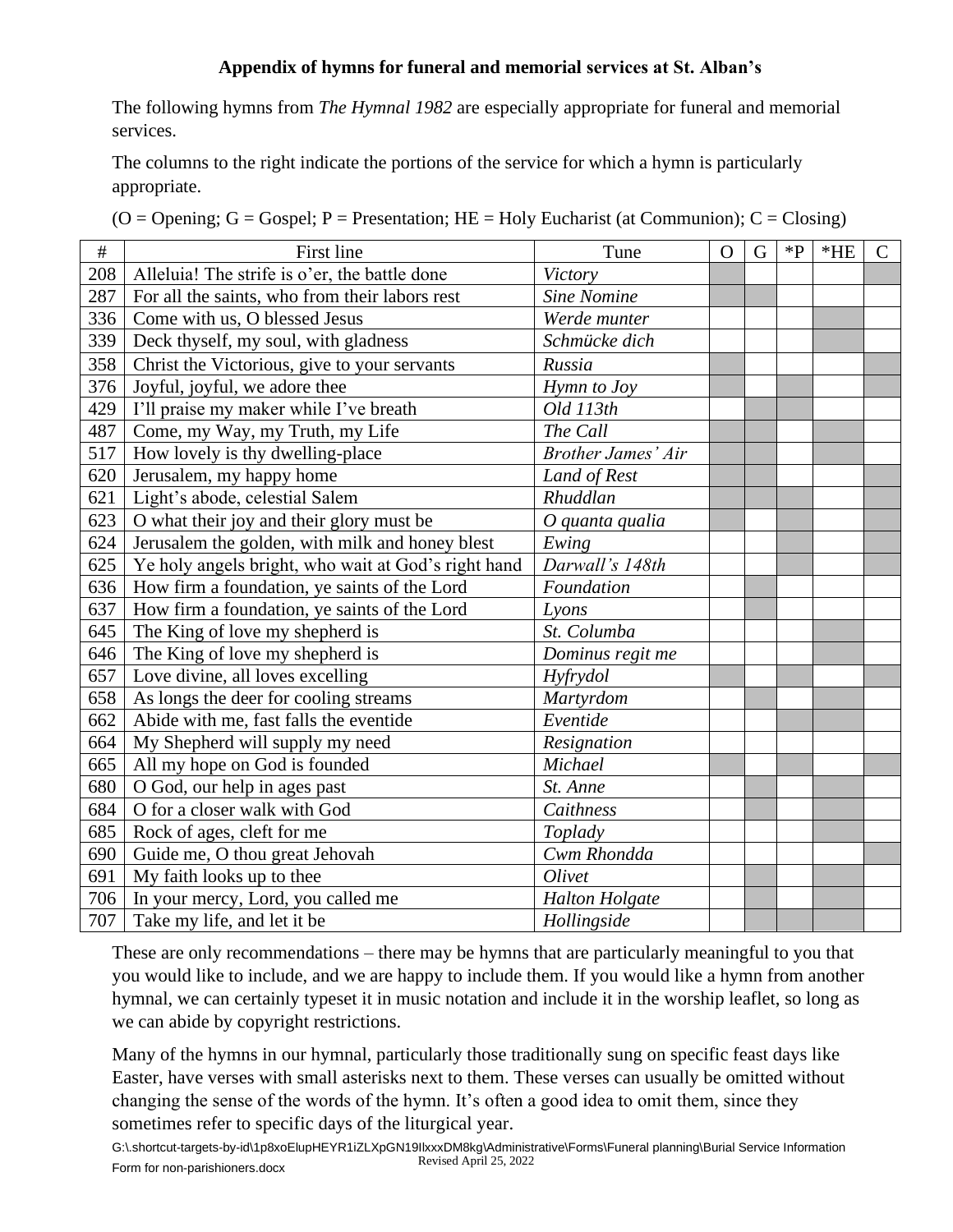These are simply recommendations – for example, if the table indicates a hymn is particularly appropriate for the Opening hymn, but you would prefer to have it sung at Communion, that's totally fine.

You can work directly from this table when choosing hymns. We are also happy to meet with you and work through these choices together.

When choosing a Gospel hymn, it can be helpful to reflect upon the Gospel reading which immediately follows.

In lieu of a presentation hymn, you can opt for an organ voluntary, or some other instrumental music. If there are musicians in the family who are willing to perform, this is often a good moment to feature them.

If you anticipate a large number of attendees and expect many of them to receive Communion, it may be a good idea to choose two or three hymns for that portion of the service, in case one hymn is not long enough to cover the distribution of Communion.

\*If there is not to be Communion, there is no need for a Presentation hymn or (a) hymn(s) during Communion.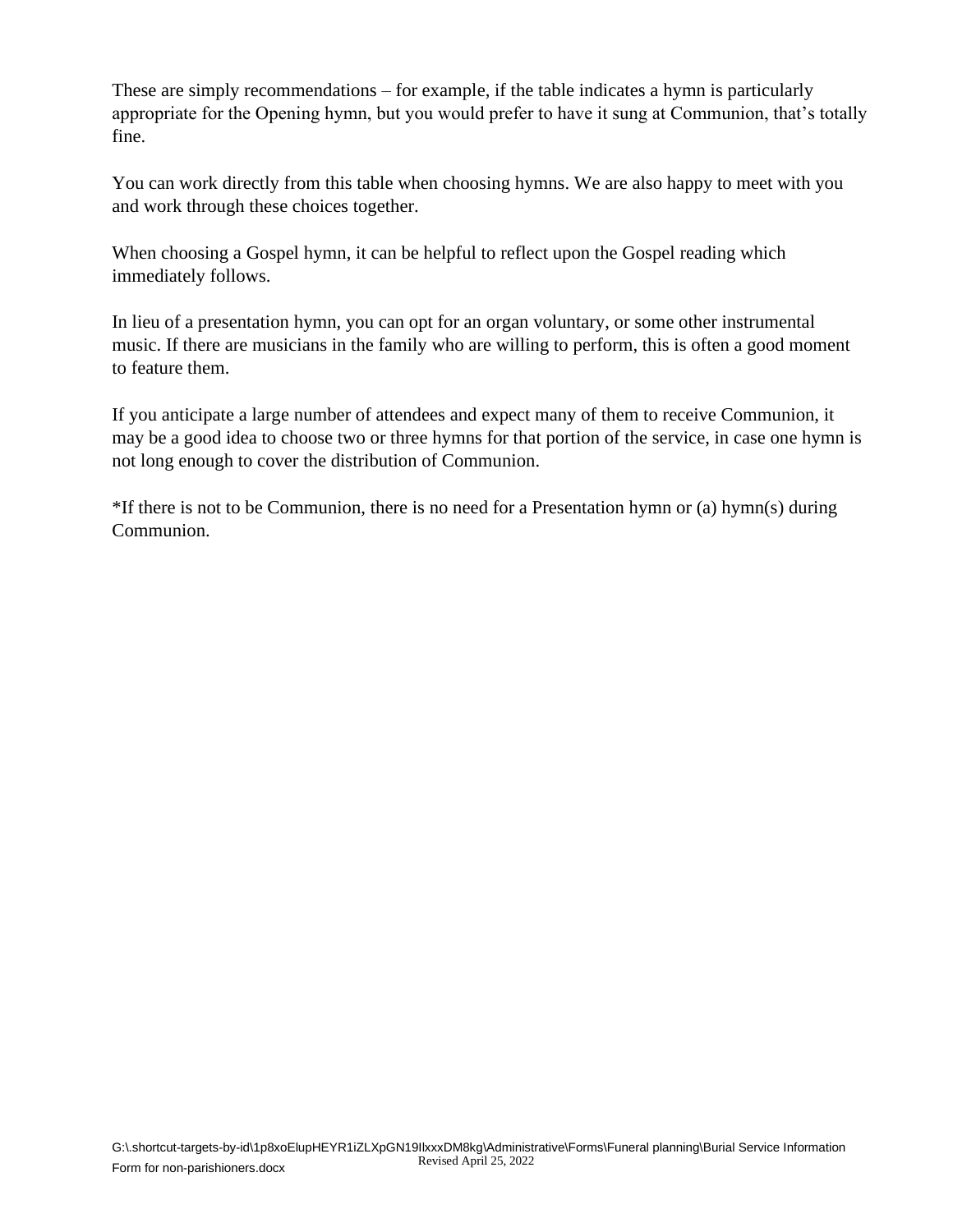*Suggested Old Testament Readings*

# **Isaiah 25:6-9**

On this mountain the Lord of hosts will make for all peoples a feast of rich food, a feast of wellmatured wines, of rich food filled with marrow, of well-matured wines strained clear. And he will destroy on this mountain the shroud that is cast over all peoples, the sheet that is spread over all nations; he will swallow up death for ever.

Then the Lord God will wipe away the tears from all faces, and the disgrace of his people he will take away from all the earth, for the Lord has spoken. It will be said on that day, Lo, this is our God; we have waited for him, so that he might save us. This is the Lord for whom we have waited; let us be glad and rejoice in his salvation.

# **Isaiah 61:1-3**

The spirit of the Lord God is upon me, because the Lord has anointed me;

he has sent me to bring good news to the oppressed, to bind up the broken-hearted,

to proclaim liberty to the captives, and release to the prisoners;

to proclaim the year of the Lord's favour, and the day of vengeance of our God;

to comfort all who mourn; to provide for those who mourn in Zion—

to give them a garland instead of ashes, the oil of gladness instead of mourning, the mantle of praise instead of a faint spirit.

They will be called oaks of righteousness, the planting of the Lord, to display his glory.

# **Lamentations 3:22-26, 31-33**

The steadfast love of the Lord never ceases, his mercies never come to an end;

they are new every morning; great is your faithfulness.

'The Lord is my portion,' says my soul, 'therefore I will hope in him.'

The Lord is good to those who wait for him, to the soul that seeks him.

It is good that one should wait quietly for the salvation of the Lord.

For the Lord will not reject for ever.

Although he causes grief, he will have compassion according to the abundance of his steadfast love; for he does not willingly afflict or grieve anyone.

# **Wisdom 3:1-5,9**

But the souls of the righteous are in the hand of God, and no torment will ever touch them. In the eyes of the foolish they seemed to have died, and their departure was thought to be a disaster, and their going from us to be their destruction; but they are at peace. For though in the sight of others they were punished, their hope is full of immortality. Having been disciplined a little, they will receive great good, because God tested them and found them worthy of himself; Those who trust in him will understand truth, and the faithful will abide with him in love, because grace and mercy are upon his holy ones, and he watches over his elect.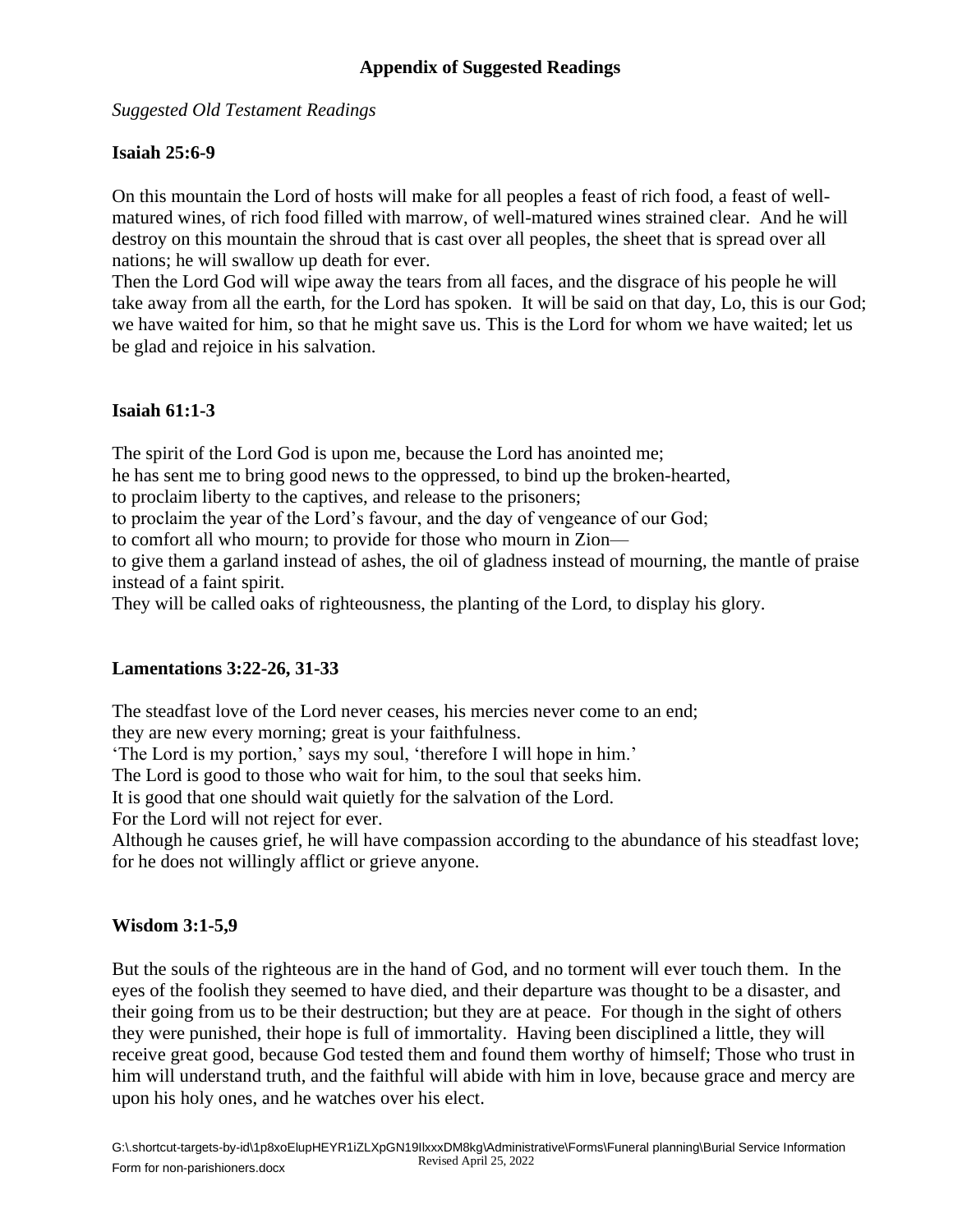#### **Job 19:21-27**

Have pity on me, have pity on me, O you my friends, for the hand of God has touched me! Why do you, like God, pursue me, never satisfied with my flesh? 'O that my words were written down! O that they were inscribed in a book! O that with an iron pen and with lead they were engraved on a rock for ever! For I know that my Redeemer lives, and that at the last he will stand upon the earth; and after my skin has been thus destroyed, then in my flesh I shall see God, whom I shall see on my side, and my eyes shall behold, and not another.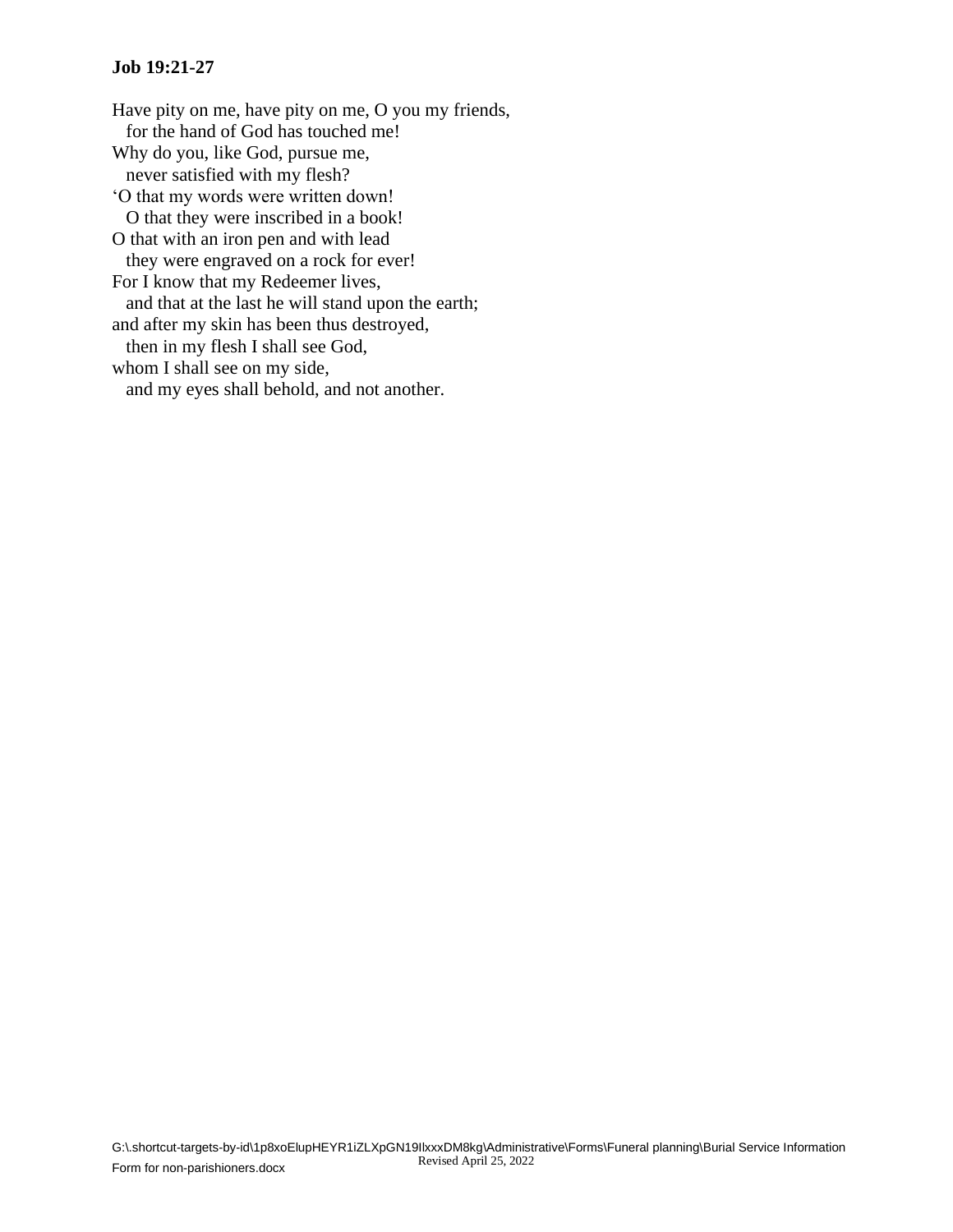### *Suggested Psalms*

### **Psalm 23**

- 1. The LORD is my shepherd; \* I shall not be in want.
- 2. He makes me lie down in green pastures \* and leads me beside still waters.
- 3. He revives my soul \* and guides me along right pathways for his Name's sake.
- 4. Though I walk through the valley of the shadow of death, I shall fear no evil; \* for you are with me; your rod and your staff, they comfort me.
- 5. You spread a table before me in the presence of those who trouble me; \* you have anointed my head with oil, and my cup is running over.
- 6. Surely your goodness and mercy shall follow me all the days of my life, \* and I will dwell in the house of the LORD for ever.

# **Psalm 23 (KJV)**

- 1. The LORD is my shepherd; \* I shall not want.
- 2. He maketh me to lie down in green pastures; \* he leadeth me beside the still waters.
- 3. He restoreth my soul; \*

he leadeth me in the paths of righteousness for his Name's sake.

- 4. Yea, though I walk through the valley of the shadow of death, I will fear no evil; \* for thou are with me; thy rod and thy staff, they comfort me.
- 5. Thou preparest a table before me in the presence of mine enemies; \* thou annointest my head with oil; my cup runneth over.
- 6. Surely goodness and mercy shall follow me all the days of my life, \* and I will dwell in the house of the LORD for ever.

# **Psalm 27**

- 1. The LORD is my light and my salvation; whom then shall I fear? \* the LORD is the strength of my life; of whom then shall I be afraid?
- 2. When evildoers came upon me to eat up my flesh, \* it was they, my foes and my adversaries, who stumbled and fell.
- 3. Though an army should encamp against me, \* yet my heart shall not be afraid;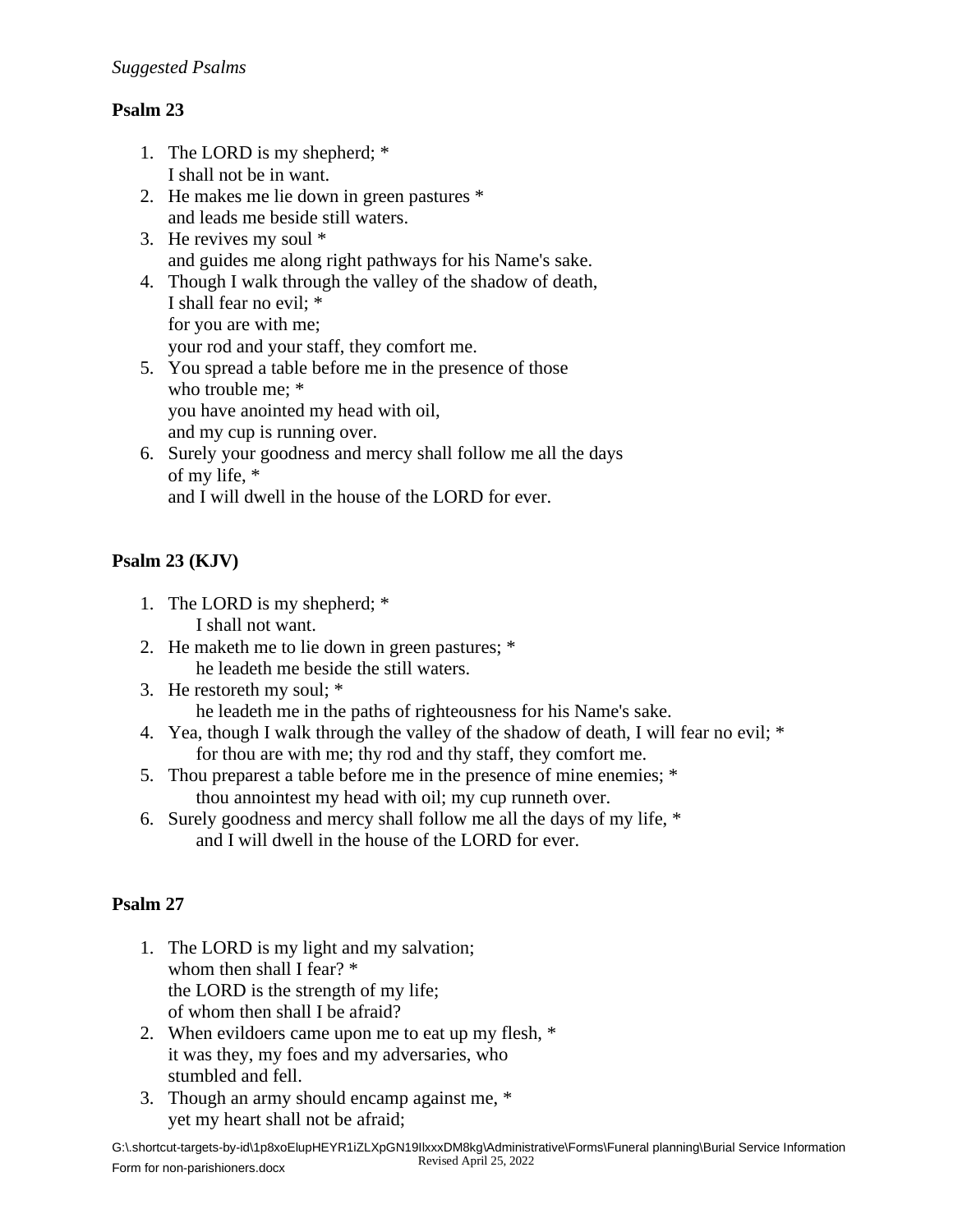- 4. And though war should rise up against me, \* yet will I put my trust in him.
- 5. One thing have I asked of the LORD; one thing I seek; \* that I may dwell in the house of the LORD all the days of my life;
- 6. To behold the fair beauty of the LORD \* and to seek him in his temple.
- 7. For in the day of trouble he shall keep me safe in his shelter; \* he shall hide me in the secrecy of his dwelling and set me high upon a rock.
- 8. Even now he lifts up my head \* above my enemies round about me.
- 9. Therefore I will offer in his dwelling an oblation with sounds of great gladness;  $*$ I will sing and make music to the LORD.
- 10. Hearken to my voice, O LORD, when I call; \* have mercy on me and answer me.
- 11. You speak in my heart and say, "Seek my face." \* Your face, LORD, will I seek.
- 12. Hide not your face from me, \* nor turn away your servant in displeasure.
- 13. You have been my helper; cast me not away; \* do not forsake me, O God of my salvation.
- 14. Though my father and my mother forsake me, \* the LORD will sustain me.
- 15. Show me your way, O LORD; \* lead me on a level path, because of my enemies.
- 16. Deliver me not into the hand of my adversaries, \* for false witnesses have risen up against me, and also those who speak malice.
- 17. What if I had not believed that I should see the goodness of the LORD \* in the land of the living!
- 18. O tarry and await the LORD'S pleasure; be strong, and he shall comfort your heart; \* wait patiently for the LORD.

# **Psalm 42:1-7**

- 1. As the deer longs for the water-brooks, \* so longs my soul for you, O God.
- 2. My soul is athirst for God, athirst for the living God; \* when shall I come to appear before the presence of God?
- 3. My tears have been my food day and night, \* while all day long they say to me, "Where now is your God?"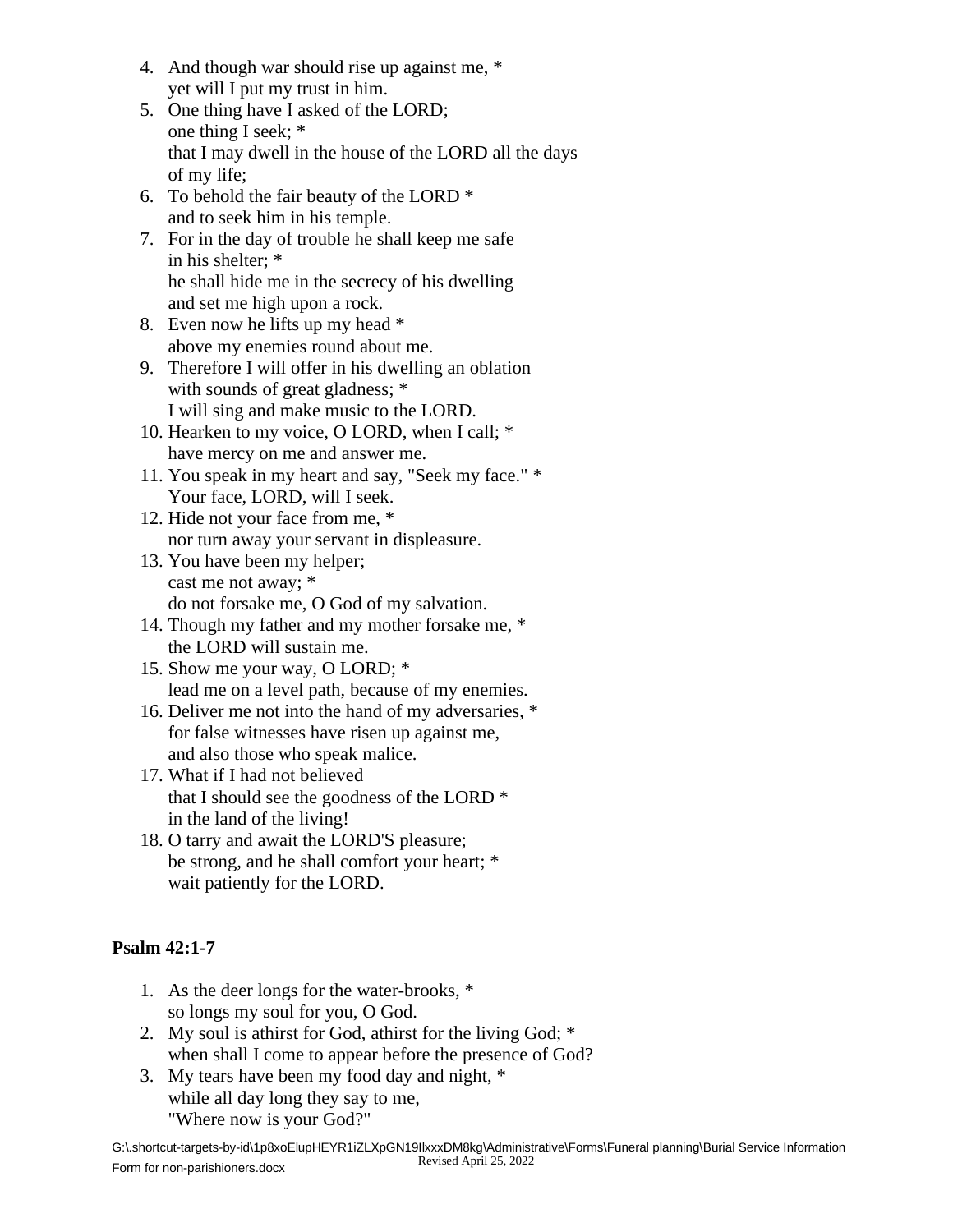- 4. I pour out my soul when I think on these things: \* how I went with the multitude and led them into the house of God,
- 5. With the voice of praise and thanksgiving, \* among those who keep holy-day.
- 6. Why are you so full of heaviness, O my soul? \* and why are you so disquieted within me?
- 7. Put your trust in God; \* for I will yet give thanks to him, who is the help of my countenance, and my God.

### **Psalm 46**

- 1. God is our refuge and strength, \* a very present help in trouble.
- 2. Therefore we will not fear, though the earth be moved, \* and though the mountains be toppled into the depths of the sea;
- 3. Though its waters rage and foam, \* and though the mountains tremble at its tumult.
- 4. The LORD of hosts is with us; \* the God of Jacob is our stronghold.
- 5. There is a river whose streams make glad the city of God, \* the holy habitation of the Most High.
- 6. God is in the midst of her; she shall not be overthrown; \* God shall help her at the break of day.
- 7. The nations make much ado, and the kingdoms are shaken; \* God has spoken, and the earth shall melt away.
- 8. The LORD of hosts is with us; \* the God of Jacob is our stronghold.
- 9. Come now and look upon the works of the LORD, \* what awesome things he has done on earth.
- 10. It is he who makes war to cease in all the world; \* he breaks the bow, and shatters the spear, and burns the shields with fire.
- 11. "Be still, then, and know that I am God; \* I will be exalted among the nations; I will be exalted in the earth."
- 12. The LORD of hosts is with us; \* the God of Jacob is our stronghold.

# **Psalm 90:1-12**

- 1. Lord, you have been our refuge \* from one generation to another.
- 2. Before the mountains were brought forth, or the land and the earth were born, \* from age to age you are God.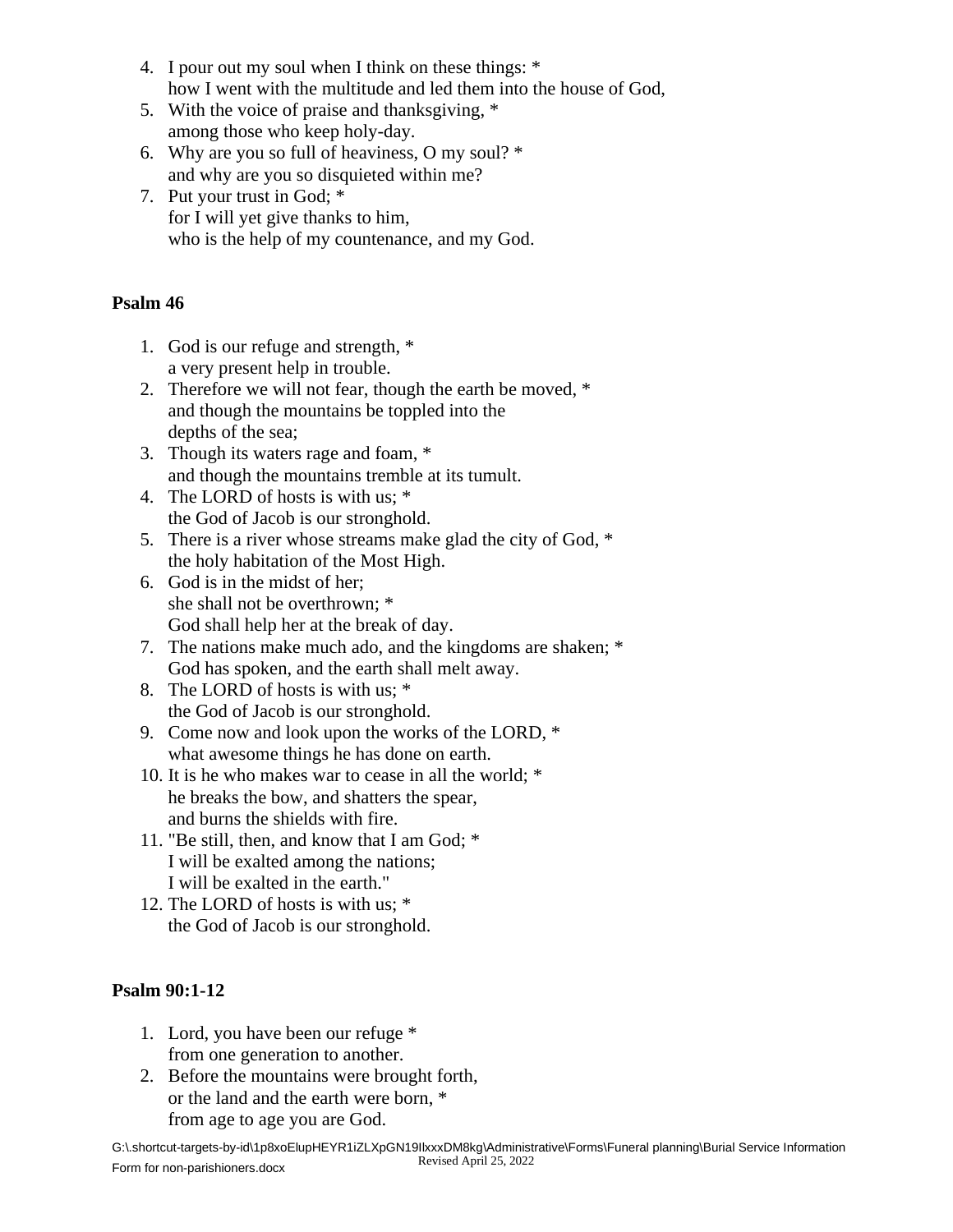- 3. You turn us back to the dust and say, \* "Go back, O child of earth."
- 4. For a thousand years in your sight are like yesterday when it is past \* and like a watch in the night.
- 5. You sweep us away like a dream; \* we fade away suddenly like the grass.
- 6. In the morning it is green and flourishes; \* in the evening it is dried up and withered.
- 7. For we consume away in your displeasure; \* we are afraid because of your wrathful indignation.
- 8. Our iniquities you have set before you, \* and our secret sins in the light of your countenance.
- 9. When you are angry, all our days are gone; \* we bring our years to an end like a sigh.
- 10. The span of our life is seventy years, perhaps in strength even eighty; \* yet the sum of them is but labor and sorrow, for they pass away quickly and we are gone.
- 11. Who regards the power of your wrath? \* who rightly fears your indignation?
- 12. So teach us to number our days \* that we may apply our hearts to wisdom.

# **Psalm 106:1-5**

- 1. Hallelujah! Give thanks to the LORD, for he is good,  $*$ for his mercy endures for ever.
- 2. Who can declare the mighty acts of the LORD \* or show forth all his praise?
- 3. Happy are those who act with justice \* and always do what is right!
- 4. Remember me, O LORD, with the favor you have for your people, \* and visit me with your saving help;
- 5. That I may see the prosperity of your elect and be glad with the gladness of your people, \* that I may glory with your inheritance.

# **Psalm 116**

- 1. I love the LORD, because he has heard the voice of my supplication, \* because he has inclined his ear to me whenever I called upon him.
- 2. The cords of death entangled me; the grip of the grave took hold of me; \* I came to grief and sorrow.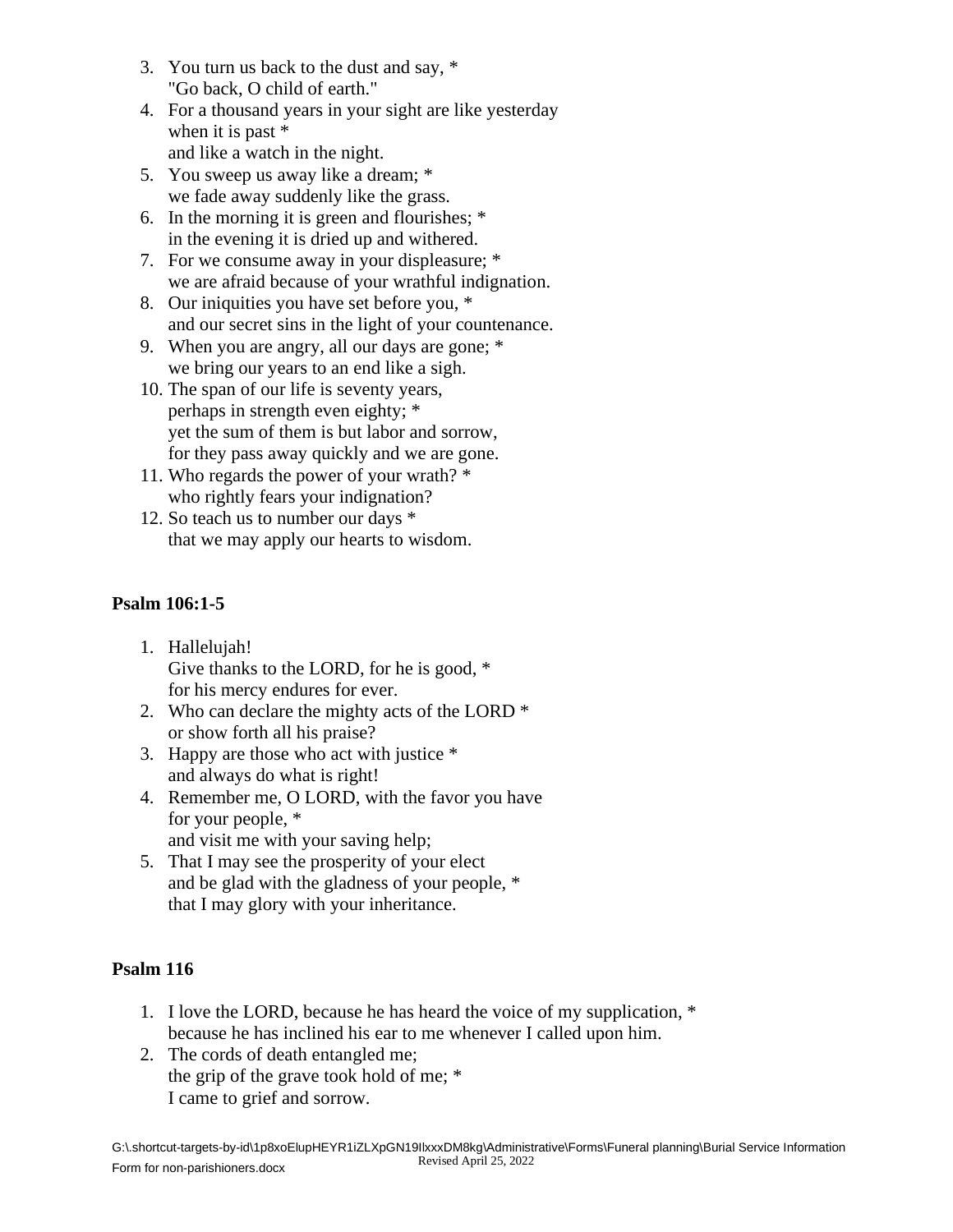- 3. Then I called upon the Name of the LORD: \* "O LORD, I pray you, save my life."
- 4. Gracious is the LORD and righteous; \* our God is full of compassion.
- 5. The LORD watches over the innocent; \* I was brought very low, and he helped me.
- 6. Turn again to your rest, O my soul, \* for the LORD has treated you well.
- 7. For you have rescued my life from death, \* my eyes from tears, and my feet from stumbling.
- 8. I will walk in the presence of the LORD \* in the land of the living.
- 9. I believed, even when I said, "I have been brought very low." \* In my distress I said, "No one can be trusted."
- 10. How shall I repay the LORD \* for all the good things he has done for me?
- 11. I will lift up the cup of salvation \* and call upon the Name of the LORD.
- 12. I will fulfill my vows to the LORD \* in the presence of all his people.
- 13. Precious in the sight of the LORD \* is the death of his servants.
- 14. O LORD, I am your servant; \* I am your servant and the child of your handmaid; you have freed me from my bonds.
- 15. I will offer you the sacrifice of thanksgiving \* and call upon the Name of the LORD.
- 16. I will fulfill my vows to the LORD \* in the presence of all his people,
- 17. In the courts of the LORD'S house, \* in the midst of you, O Jerusalem. Hallelujah!

# **Psalm 139:1-11**

- 1. LORD, you have searched me out and known me; \* you know my sitting down and my rising up; you discern my thoughts from afar.
- 2. You trace my journeys and my resting-places \* and are acquainted with all my ways.
- 3. Indeed, there is not a word on my lips, \* but you, O LORD, know it altogether.
- 4. You press upon me behind and before \* and lay your hand upon me.
- 5. Such knowledge is too wonderful for me; \* it is so high that I cannot attain to it.
- 6. Where can I go then from your Spirit? \* where can I flee from your presence?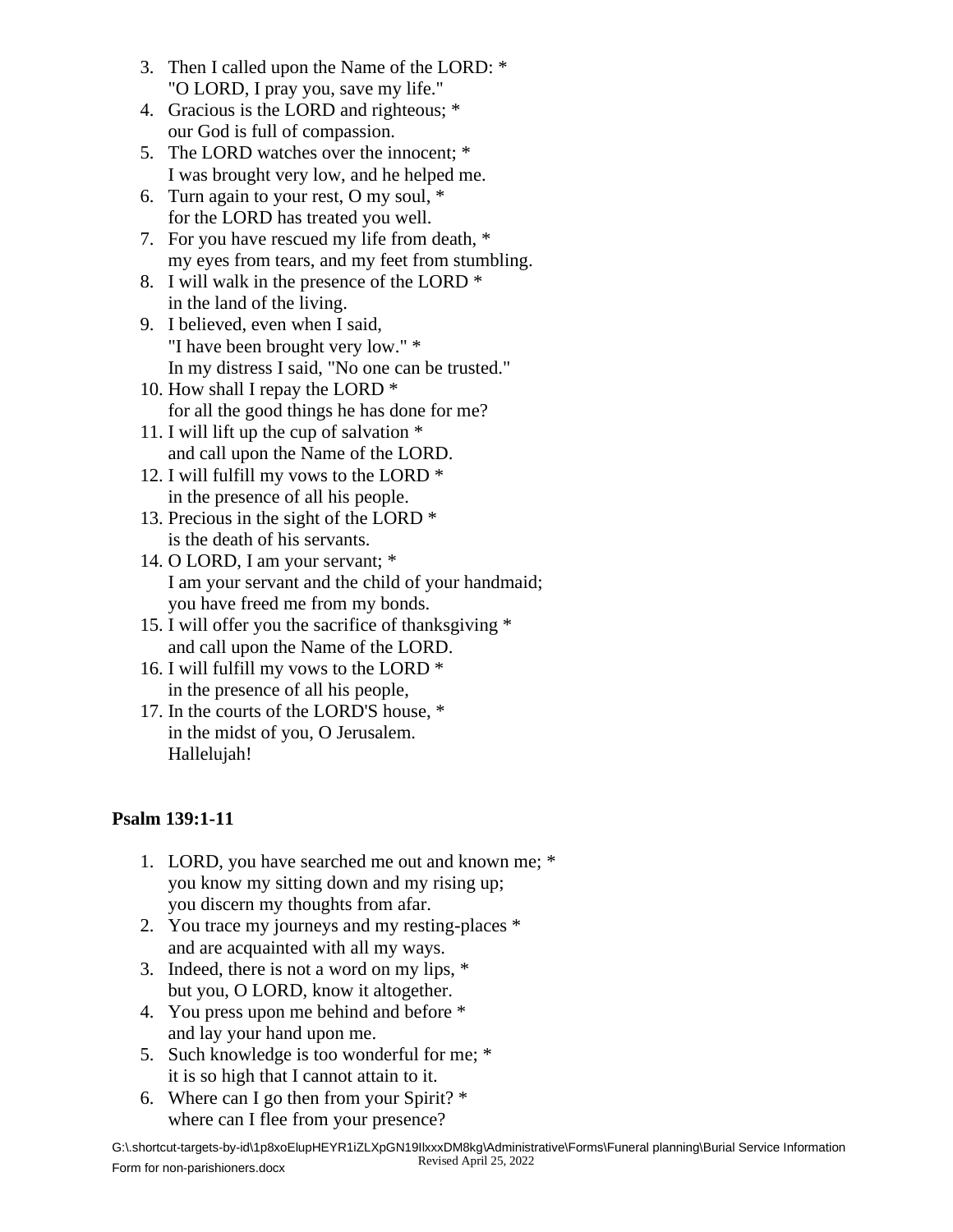- 7. If I climb up to heaven, you are there; \* if I make the grave my bed, you are there also.
- 8. If I take the wings of the morning \* and dwell in the uttermost parts of the sea,
- 9. Even there your hand will lead me \* and your right hand hold me fast.
- 10. If I say, "Surely the darkness will cover me, \* and the light around me turn to night,"
- 11. Darkness is not dark to you; the night is as bright as the day; \* darkness and light to you are both alike.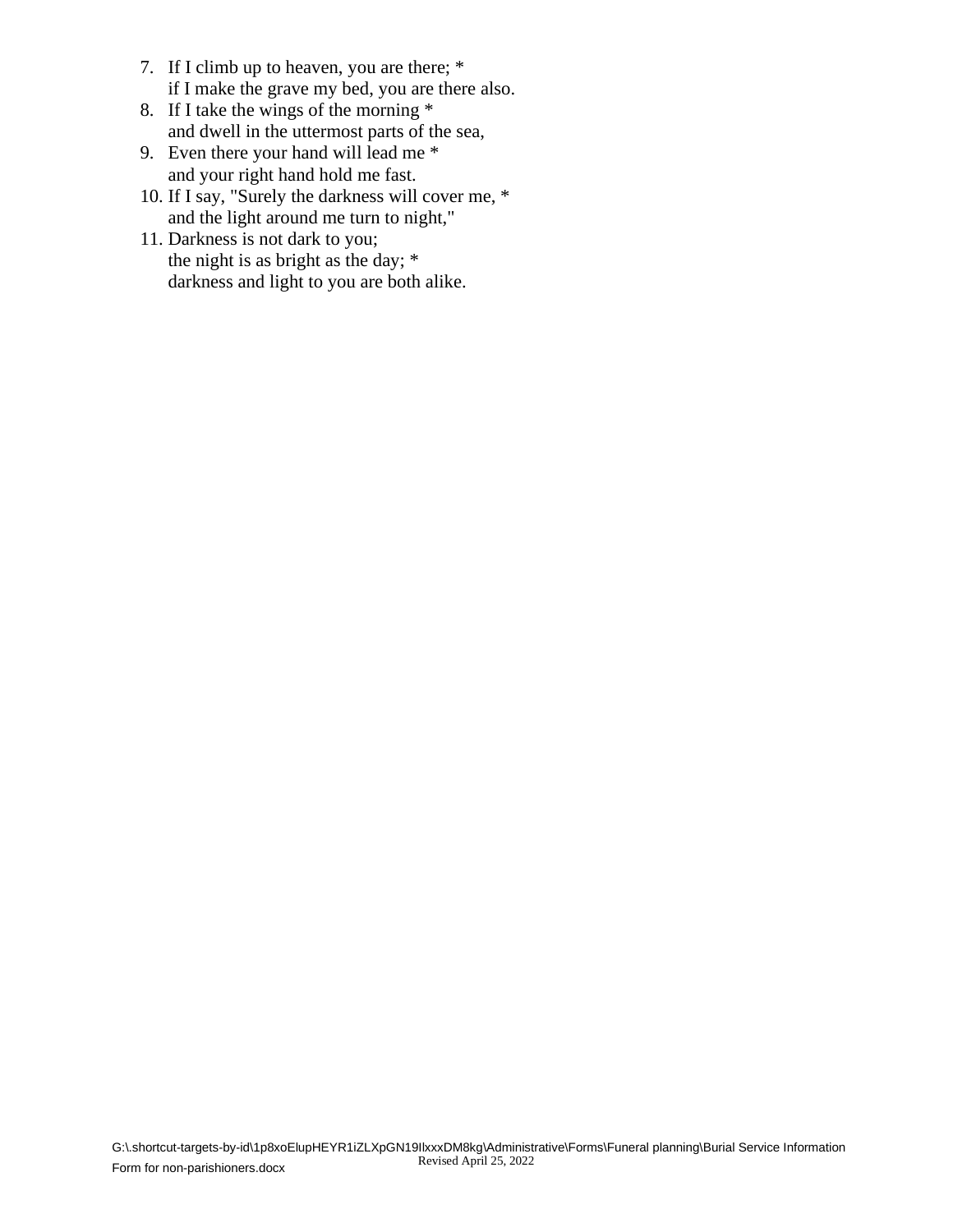#### *Suggested New Testament Readings*

#### **Romans 8:14-19, 34-35, 37-39**

For all who are led by the Spirit of God are children of God. For you did not receive a spirit of slavery to fall back into fear, but you have received a spirit of adoption. When we cry, 'Abba! Father!' it is that very Spirit bearing witness with our spirit that we are children of God, and if children, then heirs, heirs of God and joint heirs with Christ—if, in fact, we suffer with him so that we may also be glorified with him.

I consider that the sufferings of this present time are not worth comparing with the glory about to be revealed to us. For the creation waits with eager longing for the revealing of the children of God; Who is to condemn? It is Christ Jesus, who died, yes, who was raised, who is at the right hand of God, who indeed intercedes for us. Who will separate us from the love of Christ? Will hardship, or distress, or persecution, or famine, or nakedness, or peril, or sword?

No, in all these things we are more than conquerors through him who loved us. For I am convinced that neither death, nor life, nor angels, nor rulers, nor things present, nor things to come, nor powers, nor height, nor depth, nor anything else in all creation, will be able to separate us from the love of God in Christ Jesus our Lord.

### **1 Corinthians 15:20-26, 35-38, 42-44, 53-58**

But in fact Christ has been raised from the dead, the first fruits of those who have died. For since death came through a human being, the resurrection of the dead has also come through a human being; for as all die in Adam, so all will be made alive in Christ. But each in his own order: Christ the first fruits, then at his coming those who belong to Christ. Then comes the end, when he hands over the kingdom to God the Father, after he has destroyed every ruler and every authority and power. For he must reign until he has put all his enemies under his feet. The last enemy to be destroyed is death.

But someone will ask, 'How are the dead raised? With what kind of body do they come?' Fool! What you sow does not come to life unless it dies. And as for what you sow, you do not sow the body that is to be, but a bare seed, perhaps of wheat or of some other grain. But God gives it a body as he has chosen, and to each kind of seed its own body.

So it is with the resurrection of the dead. What is sown is perishable, what is raised is imperishable. It is sown in dishonor, it is raised in glory. It is sown in weakness, it is raised in power. It is sown a physical body, it is raised a spiritual body. If there is a physical body, there is also a spiritual body. For this perishable body must put on imperishability, and this mortal body must put on immortality. When this perishable body puts on imperishability, and this mortal body puts on immortality, then the saying that is written will be fulfilled:

'Death has been swallowed up in victory.'

'Where, O death, is your victory?

Where, O death, is your sting?'

The sting of death is sin, and the power of sin is the law. But thanks be to God, who gives us the victory through our Lord Jesus Christ.

Therefore, my beloved, be steadfast, immovable, always excelling in the work of the Lord, because you know that in the Lord your labor is not in vain.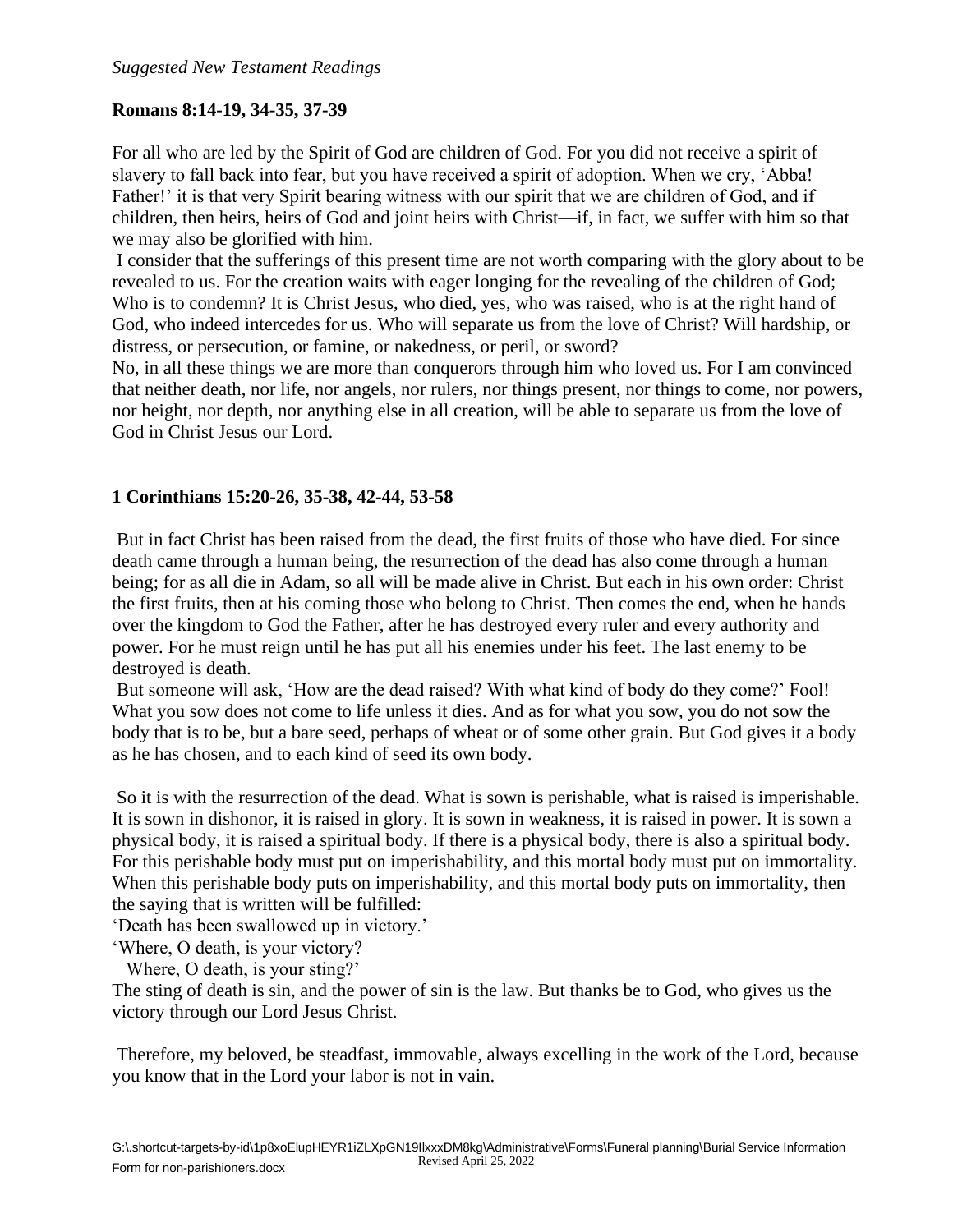### **2 Corinthians 4:16-5:9**

So we do not lose heart. Even though our outer nature is wasting away, our inner nature is being renewed day by day. For this slight momentary affliction is preparing us for an eternal weight of glory beyond all measure, because we look not at what can be seen but at what cannot be seen; for what can be seen is temporary, but what cannot be seen is eternal.

For we know that if the earthly tent we live in is destroyed, we have a building from God, a house not made with hands, eternal in the heavens. For in this tent we groan, longing to be clothed with our heavenly dwelling— if indeed, when we have taken it off we will not be found naked. For while we are still in this tent, we groan under our burden, because we wish not to be unclothed but to be further clothed, so that what is mortal may be swallowed up by life. He who has prepared us for this very thing is God, who has given us the Spirit as a guarantee.

So we are always confident; even though we know that while we are at home in the body we are away from the Lord— for we walk by faith, not by sight. Yes, we do have confidence, and we would rather be away from the body and at home with the Lord. So whether we are at home or away, we make it our aim to please him.

# **1 John 3:1-2**

See what love the Father has given us, that we should be called children of God; and that is what we are. The reason the world does not know us is that it did not know him. Beloved, we are God's children now; what we will be has not yet been revealed. What we do know is this: when he is revealed, we will be like him, for we will see him as he is.

### **Revelation 7:9-17**

After this I looked, and there was a great multitude that no one could count, from every nation, from all tribes and peoples and languages, standing before the throne and before the Lamb, robed in white, with palm branches in their hands. They cried out in a loud voice, saying,

'Salvation belongs to our God who is seated on the throne, and to the Lamb!'

And all the angels stood around the throne and around the elders and the four living creatures, and they fell on their faces before the throne and worshipped God, singing,

'Amen! Blessing and glory and wisdom and thanksgiving and honor and power and might be to our God for ever and ever! Amen.'

Then one of the elders addressed me, saying, 'Who are these, robed in white, and where have they come from?' I said to him, 'Sir, you are the one that knows.' Then he said to me, 'These are they who have come out of the great ordeal; they have washed their robes and made them white in the blood of the Lamb.

For this reason they are before the throne of God, and worship him day and night within his temple, and the one who is seated on the throne will shelter them. They will hunger no more, and thirst no more; the sun will not strike them, nor any scorching heat; for the Lamb at the center of the throne will be their shepherd, and he will guide them to springs of the water of life, and God will wipe away every tear from their eyes.'